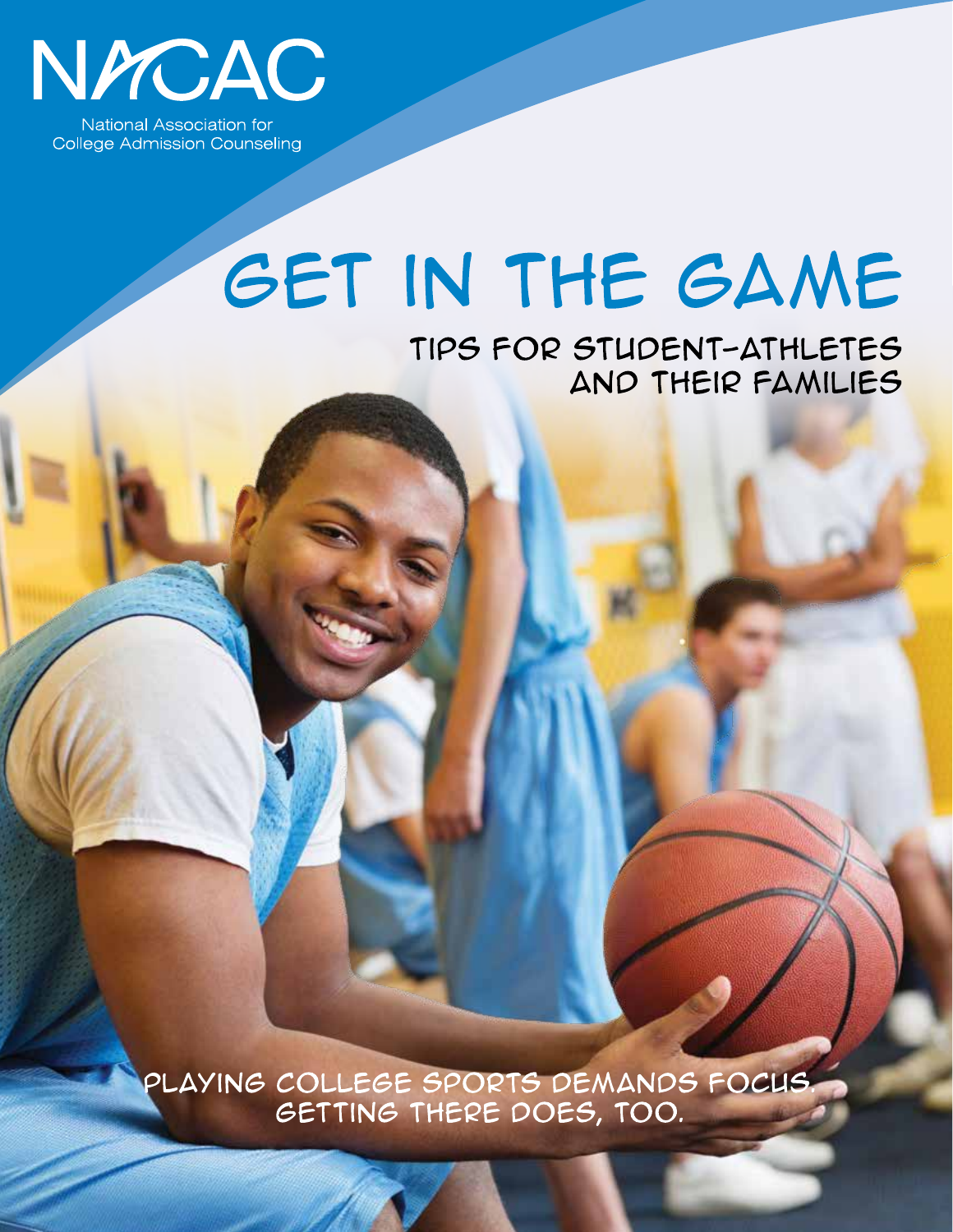FROM REGISTERING WITH ELIGIBILITY CENTERS TO SIGNING A LETTER OF INTENT, THE COLLEGE APPLICATION PROCESS IS DIFFERENT FOR STUDENT-ATHLETES. FOLLOW THESE 10 STEPS TO IDENTIFY A COLLEGE WHERE YOU CAN PURSUE BOTH YOUR ATHLETIC AND ACADEMIC INTERESTS.



## SELECT COLLEGE-PREP CLASSES AND STUDY HARD.

Take the most rigorous college-prep classes you can and keep your grades up. Your academic record and ACT/SAT scores determine your athletic eligibility at many colleges, including member institutions of the NCAA and the National Association of Intercollegiate Athletics (NAIA).

Athletes are subject to the same admission standards as all other applicants. Students with poor academic records can lose the opportunity to receive an athletic scholarship, and in some cases won't be able to practice or play during their first year of college.

If you choose a school within the National Junior College Athletic Association (NJCAA) you won't be required to take the ACT or SAT. But, like all collegiate athletes, once enrolled you must meet academic requirements to preserve eligibility.



## REGISTER WITH ONLINE ELIGIBILITY CENTERS, IF APPLICABLE.

Both the NCAA and the NAIA require student-athletes to register through their respective online eligibility centers. Once logged in, enter information about your high school courses and the sport(s) you hope to play in college. There is no such requirement for institutions within the NJCAA, which doesn't have an eligibility center.

The NCAA encourages students interested in competing at Division I or Division II schools to register during their sophomore year. Division III schools set their own admission and eligibility standards. Athletes bound for NAIA schools must register with that organization's eligibility center by their senior year.

Both sites have resources to assist you as you prepare to apply to colleges. The NCAA eligibility center includes a list of core courses you must complete in high school. Users on the NAIA site can connect directly with college coaches.

Remember that registering with the NCAA and NAIA eligibility centers doesn't take the place of applying to college. You must follow all requirements for submitting applications, test scores, transcripts, and other documents for each school you want to apply to.



## SEND YOUR HIGHLIGHT VIDEO AND RESUME TO COACHES, CHECK IN WITH YOUR SCHOOL COUNSELOR.

Only a small number of high school athletes are "discovered" by college coaches. In most cases, recruits get the ball rolling.

Contact coaches at schools you'd like to attend, and send them a highlight video and resume listing your athletic and academic accomplishments. How they respond depends in part on the recruiting rules of the NCAA, NAIA, and NJCAA.

Students who hope to play at a Division I or Division II school should ask their counselors to submit an official transcript to the NCAA following their junior year. (An updated, final transcript is required upon graduation.) If you attended more than one high school, or took courses from more than one program, the NCAA Eligibility Center needs an official transcript from each high school or program.

Consider attending a sports camp or showcase where coaches and college representatives can observe your performance.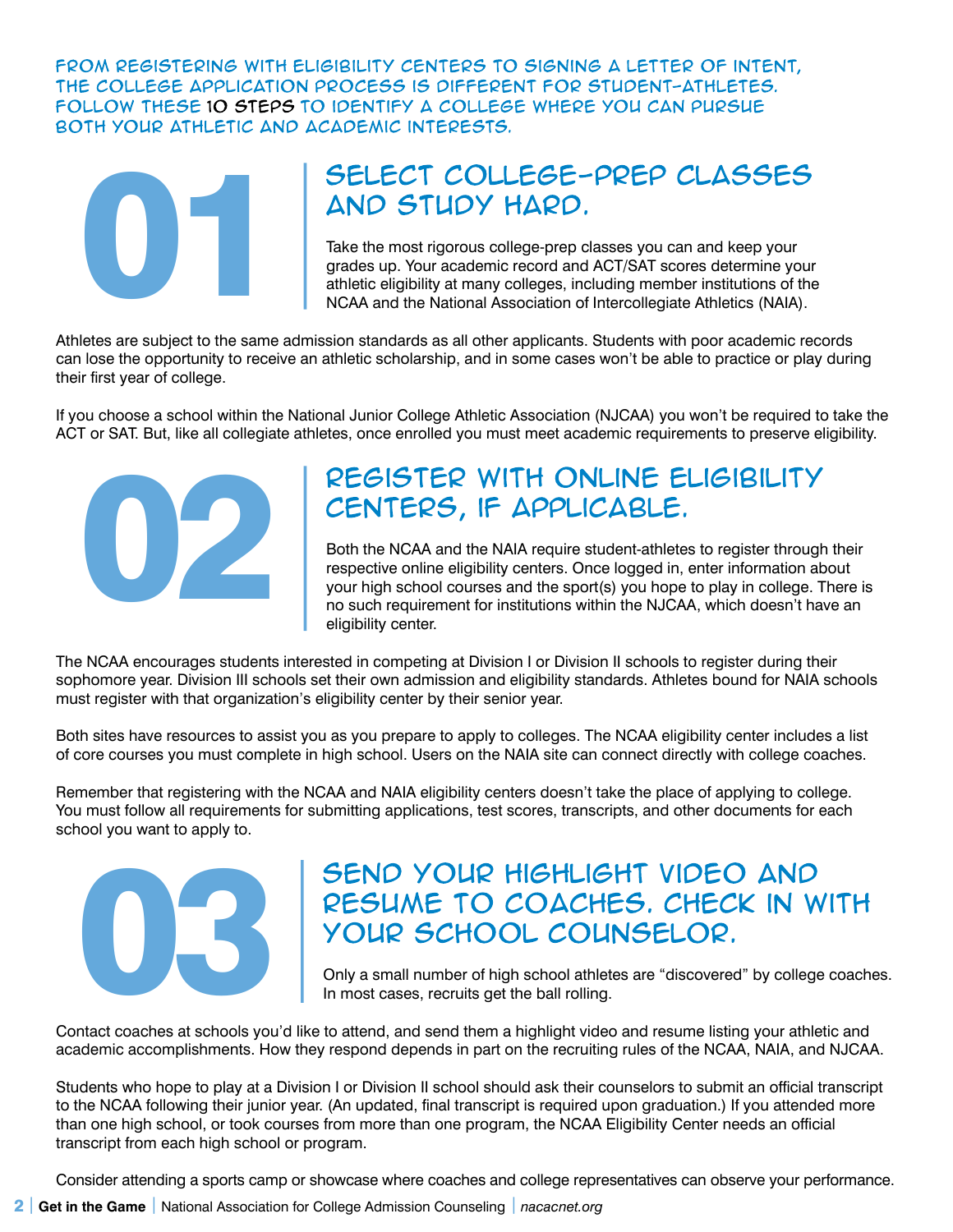



## TAKE THE ACT OR SAT.

College athletic associations use your test scores—along with your grades in core courses—to determine whether you're eligible to compete as a college athlete. Learn about NCAA and NAIA requirements, and take (and retake) the ACT or SAT to meet target scores.

Enter 9999 on your ACT or SAT form to have the results sent to the NCAA. The code for prospective NAIA student-athletes is 9876. Students who plan to compete at a NJCAA school aren't required to take the ACT or SAT. And don't

forget to send your scores to the admission offices of the colleges want to apply to. International applicants may also have to complete an English proficiency test, such as the TOEFL or IELTS. Those scores aren't used by the NCAA, NAIA, or NJCAA when determining eligibility, but are often mandated by colleges as part of the admission process.



### RESEARCH COLLEGES; CONSIDER A RANGE OF SCHOOLS.

Only a few students get into the best-known or most exclusive colleges whose teams play in nationally televised championships. Set your goals high, but also ask your counselor for a list of schools where you have a good chance of gaining admission.

Submit applications to colleges that interest you. Remember, athletic eligibility doesn't guarantee admission. Likewise, just because a coach says you are coming to a school doesn't mean you have gained admission.

While pursuing your goal to compete at the highest level possible, always remember to have a backup plan. Consider applying to a college that is a less-competitive school athletically. Another option? Check out colleges that offer the right "fit" in other ways. You may still be able to play the sport you love as part of a club or intramural team.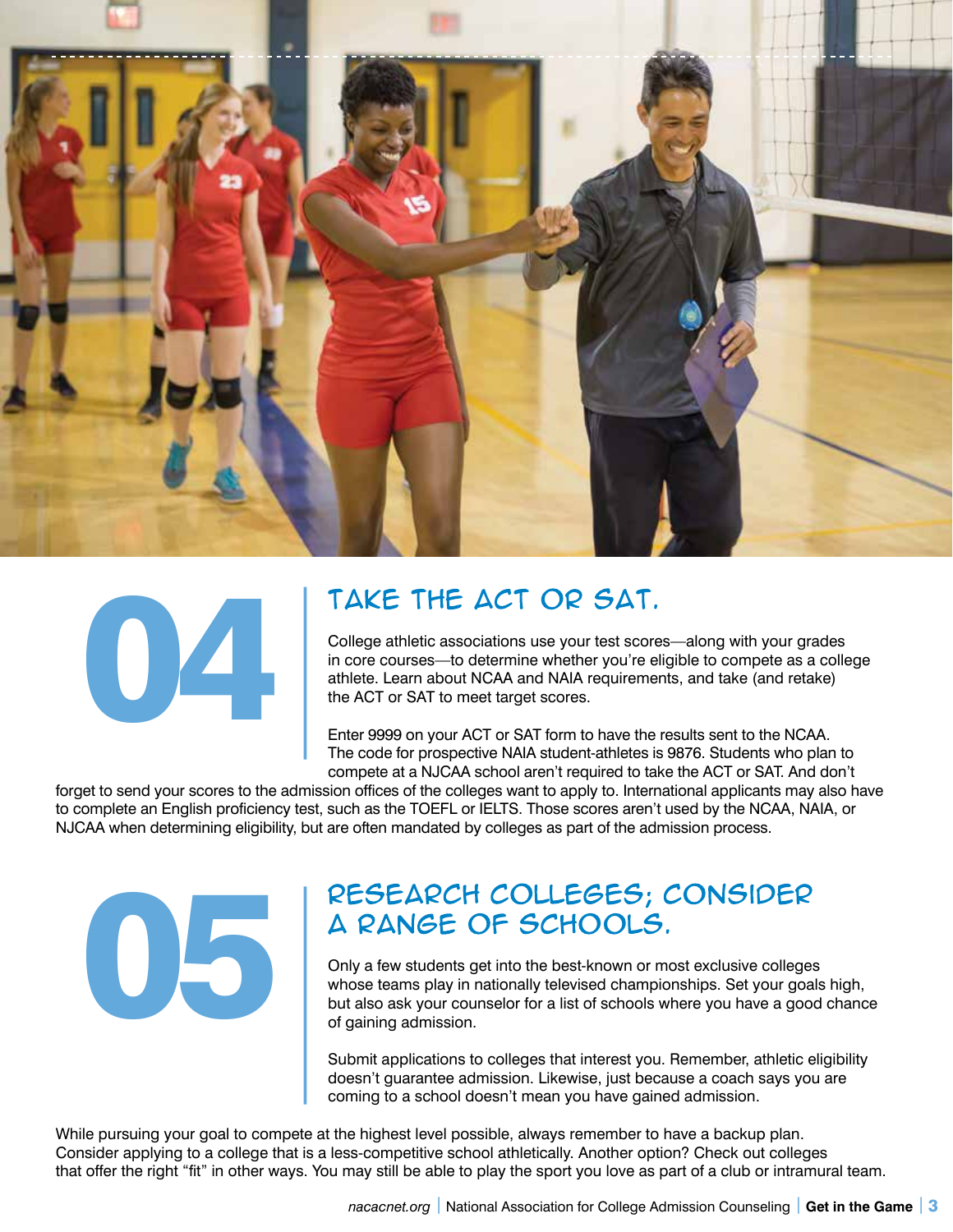

## FILE THE FAFSA; APPLY FOR OTHER SCHOLARSHIPS.

Athletic scholarships are awarded by colleges that compete in the NAIA, NJCAA, and Divisions I and II of the NCAA.

However, such awards are rare. For example, only 2 percent of high school athletes receive NCAA athletic scholarships. And even among those students, few gain full rides.

Submit the US Department of Education's Free Application for Federal Student Aid (FAFSA) as soon as possible during your senior year. Some colleges may also require you to file the CSS Financial Aid Profile from the College Board.

Work with your school counselor and with college admission officers to seek out additional aid opportunities. The money available to students through academic and need-based aid far outweighs scholarship dollars earmarked for college athletes.





## FOCUS ON FINDING THE RIGHT FIT.

Sometimes the most stress comes from trying to make others happy—such as a tenacious college recruiter or a high school coach who'd like you to attend his or her alma mater.

Remember, the decision of where to attend college is ultimately yours.

Research each school's athletic and academic programs, making sure the institution offers your projected major. Visit campus to talk with student-athletes and athletic staff about practice and travel schedules, anticipated playing time, and the coaching style favored by program members. If possible, attend a game.

Finally, consider the "broken leg" test: If you broke your leg and were unable to play, would you still be happy to attend the school?

08

## FOLLOW ALL **APPLICATION** INSTRUCTIONS.

Just because a college coach or athletic department has encouraged you doesn't mean that you have been accepted. You need to apply directly to all colleges you are interested in.

Follow each college's requirements, submitting all the documents application, letters of recommendation, scores, transcripts, etc. Your counselor can help with this. Pay attention to each college's deadlines for application.

Remember that the final decision on your acceptance at a college comes from the admission office and not the athletic department.

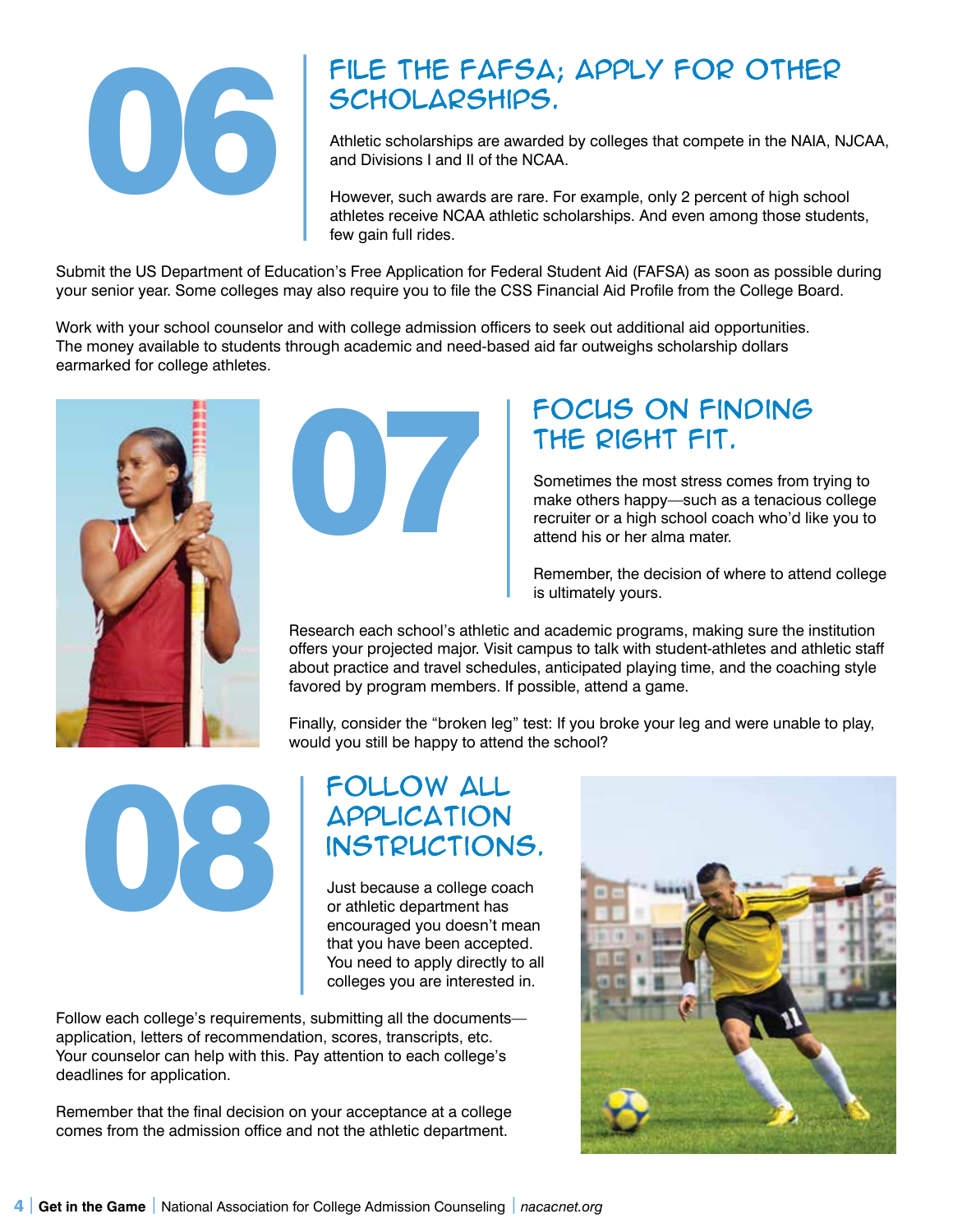



## UNDERSTAND WHAT YOU'RE SIGNING.

For many college-bound athletes, the recruitment process culminates with the completion of official documents. Before you sign, review any paperwork carefully with a parent or other trusted adult.

Students who agree to join a NCAA Division I or Division II team are often asked to sign a National Letter of Intent (NLI). The process is voluntary and isn't required to receive financial aid or participate in sports. However, students who sign a letter but subsequently decide to attend another college lose one year of eligibility and must complete a full academic year at their new school before they can participate in athletics.

The NJCAA and some NAIA schools also have letter of intent programs. Check with prospective schools to determine their rules.



## WORK WITH YOUR COUNSELOR TO FINALIZE DETAILS.

As you complete your final months of high school, check in with your counselor and keep tabs on your online eligibility center account.

Seniors headed for NCAA Division I and Division II schools can use the portal to request final amateurism certification beginning April 1.

All athletes should work with their school counselor to ensure that a final transcript and proof of graduation are forwarded to the appropriate college athletic association.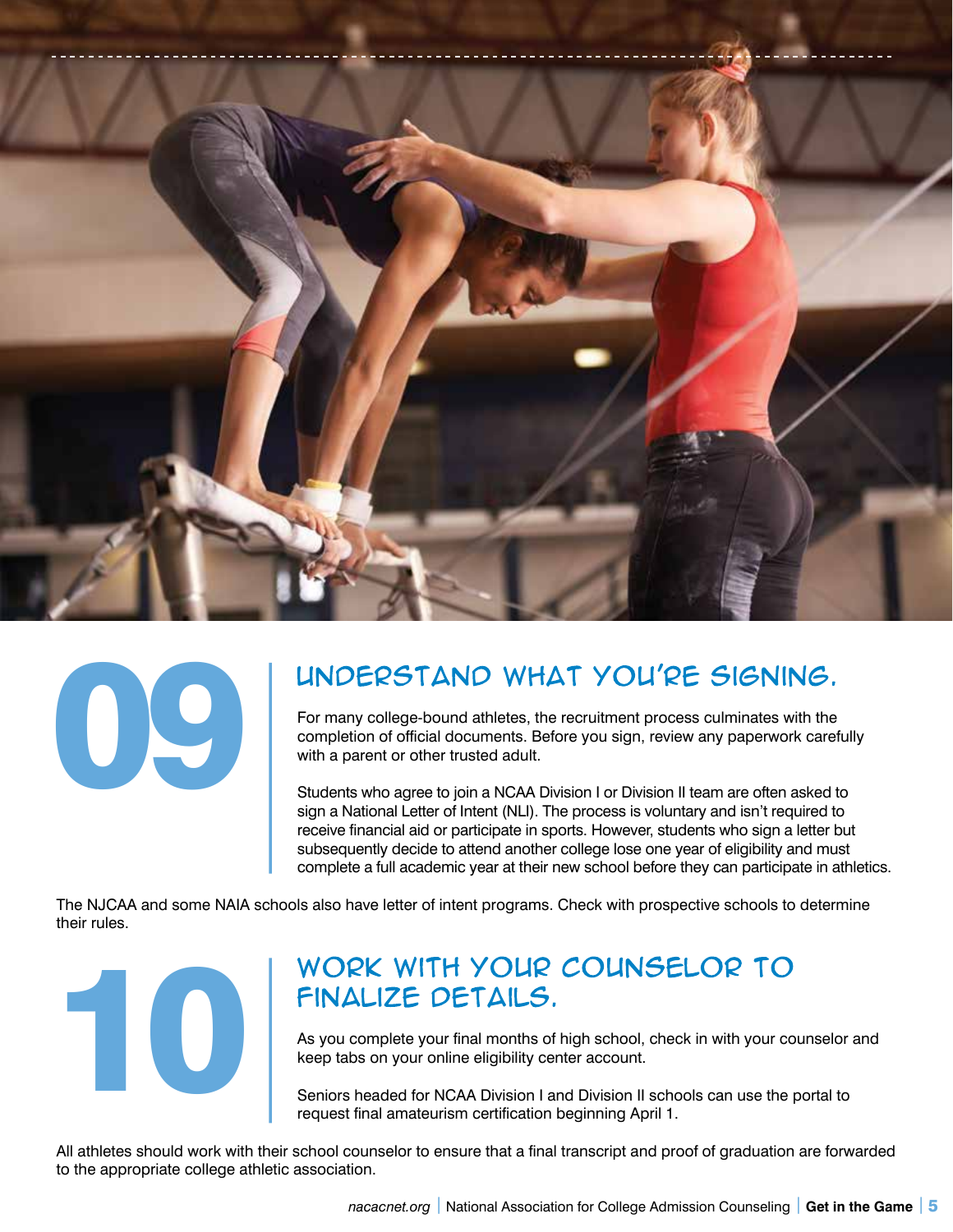## COLLEGE SEARCH TIMELINE

#### FRESHMAN YEAR: LEARN WHAT IT TAKES.

- $\checkmark$  Familiarize yourself with eligibility information from the NCAA, NAIA, and NJCAA; some requirements start freshman year.
- $\checkmark$  Plan a four-year class schedule that meets core course requirements.
- $\checkmark$  Explore college websites and talk with student-athletes.
- $\checkmark$  Make initial contact with coaches at colleges you may want to attend.
- $\checkmark$  Develop a resume highlighting your athletic and academic achievements. Create a highlight video to share with college coaches.
- $\checkmark$  Consider attending a summer sports camp at a college of interest. The coach can see you play, and you'll have the opportunity to experience life on a college campus.

#### SOPHOMORE YEAR: HONE YOUR SKILLS.

- Continue college exploration. Start to compile a list of schools you're interested in attending.
- $\checkmark$  Continue to stay focused on academics and keep your grades up.
- $\checkmark$  Register with the NCAA or NAIA eligibility center, if applicable.
- $\checkmark$  Update your resume and highlight video. Continue to contact college coaches.
- $\checkmark$  Consider attending a summer sports camp at a college of interest.

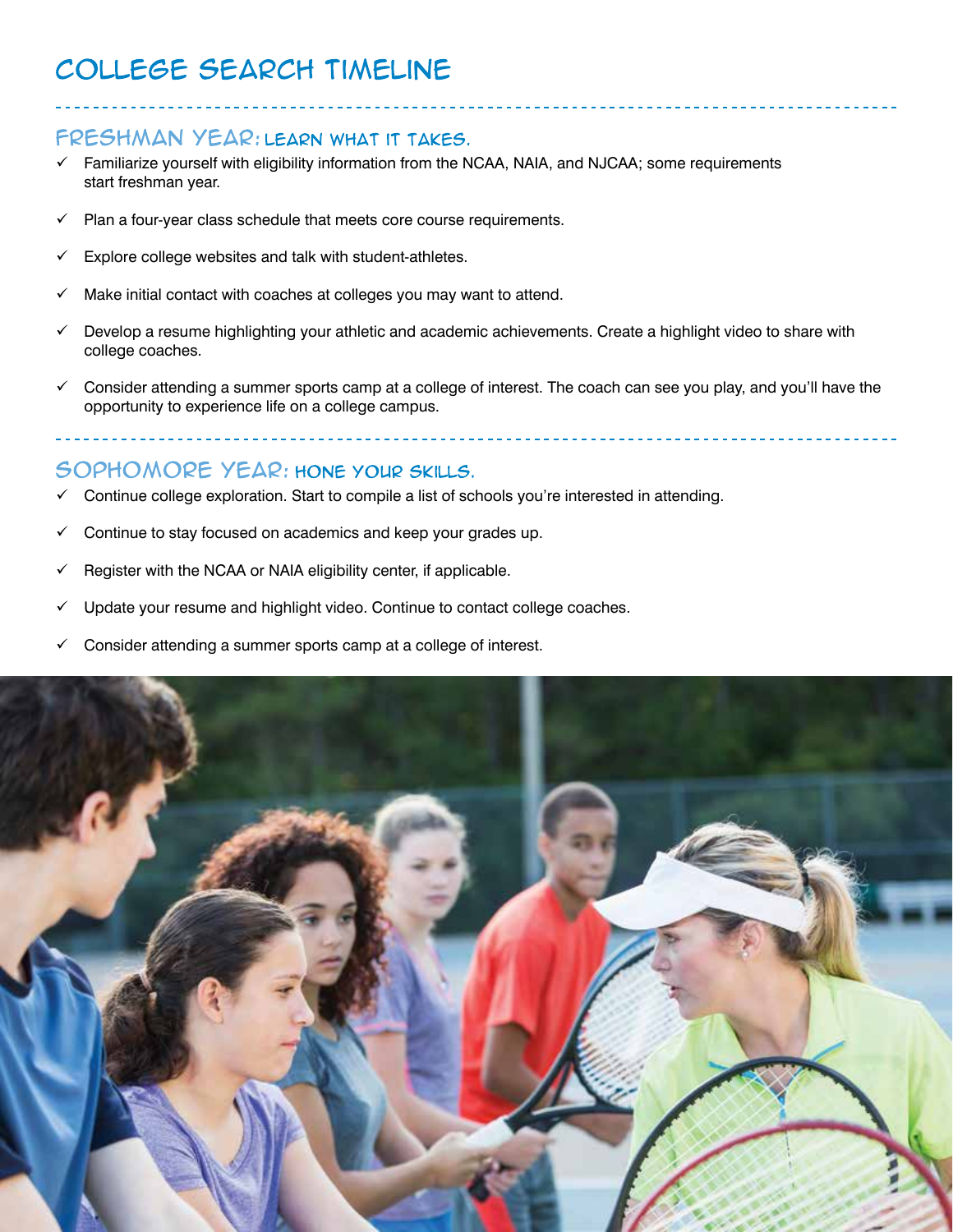#### **JUNIOR YEAR:** REACH OUT TO RECRUITERS.

- $\checkmark$  Begin to narrow your college list. Visit schools you are interested in attending and talk with student-athletes.
- Take the ACT or SAT. Send the scores to the appropriate college athletic association.
- $\checkmark$  Check with your school counselor to ensure your senior year courses align with NCAA or NAIA requirements.
- $\checkmark$  Amp up your communications with college coaches. Continue to update your resume and highlight video.
- $\checkmark$  Consider attending a summer sports camp at a college of interest.





#### **SENIOR YEAR:** CHOOSE A COLLEGE SUITED TO YOUR ACADEMIC AND ATHLETIC INTERESTS.

- Apply to colleges. If applying Early Action or Early Decision, work with your counselor to meet deadlines and understand restrictions.
- $\checkmark$  Retake the ACT or SAT if necessary.
- File the FAFSA as soon as possible, and file the CSS Profile, for non-federal financial aid, if applicable.
- ü Research merit- and need-based scholarship opportunities.
- Learn about the terms governing letters of intent, ask questions before signing official paperwork.
- Request final amateurism certification beginning April 1. (Applies only to prospective NCAA Division I and Division II athletes.)
- $\checkmark$  Contact coaches at the colleges you are interested in. Update them on when and where you are playing (such as in tournaments) to give them an opportunity to see you compete.
- Work with your school counselor to make sure all necessary documentation—including final transcripts and proof of graduation—is forwarded to the appropriate college athletic association.